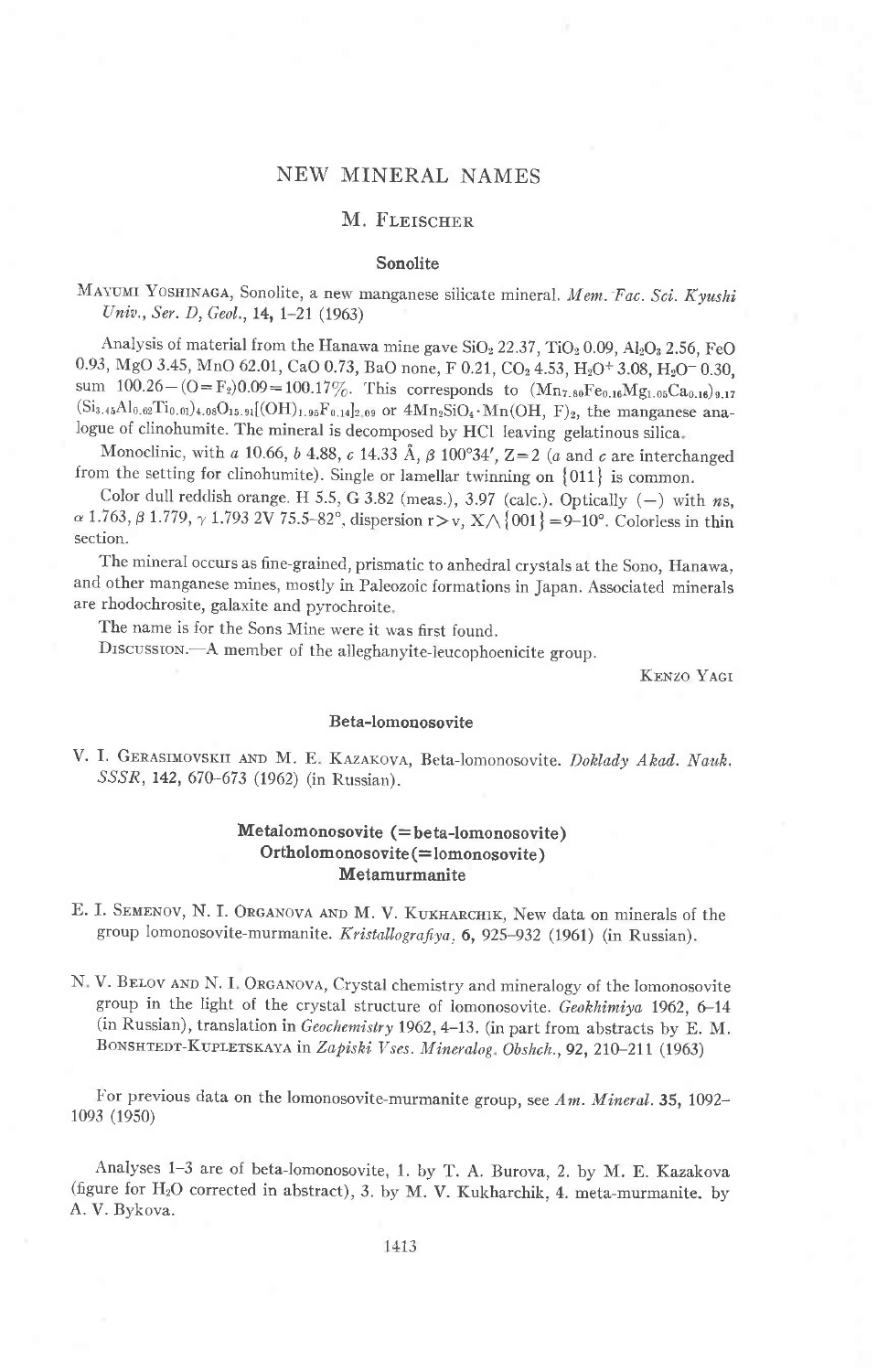## Beta-lomonosovite

The formula of beta-lomonosovite is given as

| $Na2Ti2Si2O9·(Na,H)3PO4$                  | $(G. \text{ and } K.)$ |
|-------------------------------------------|------------------------|
| $Na5MnTi3(Si4P2O21(OH)3)$                 | (S., O., and K)        |
| $Na2Ti23+Si2O8 · NaH2PO4$                 | (B. and O.)            |
| $Na2Ti2Si2O9·NaPO3$                       | $(B. \text{ and } O.)$ |
| (Lomonosovite is $Na2Ti2Si2O9 + Na3PO4$ ) |                        |

As with lomonosovite,  $Na_3PO_4$  is readily leached from the mineral by water.

The mineral occurs in tabular to platy masses up to  $5\times4\times0.3$  cm. Color pale yellowbrown, rose, brown. H about 4, brittle, G 2.98, 2.95. Luster vitreous to pearly on the cleavage, vitreous to greasy on fracture. Fracture uneven. Optically biaxial,  $(-)$ , ns  $\alpha$  1.670,  $\beta$  1.770,  $\gamma$  1.779, 2V about 24° (G. and K.), 2V 10-20° (S., O., and K.), r>v. Extinction inclined with respect to the perfect cleavage.

|                                | $1\,$ | $\overline{2}$ | $\frac{3}{3}$ | 4      |
|--------------------------------|-------|----------------|---------------|--------|
| $P_2O_5$                       | 18.54 | 16.12          | 15.05         | 5.00   |
| SiO <sub>2</sub>               | 24.60 | 25.18          | 24.18         | 29.53  |
| Al <sub>2</sub> O <sub>3</sub> | $=$   | 0.69           | 0.40          | 1.00   |
| Nb <sub>2</sub> O <sub>5</sub> |       |                | 4.00          | 6.00   |
| $Ta_2O_5$                      | 3.05  | 4.78           | 0.52          |        |
| TiO <sub>2</sub>               | 23.85 | 25.01          | 25.66         | 30.00  |
| ZrO <sub>2</sub>               | 2.24  | 1.89           | 2.50          | 2.10   |
| Fe <sub>2</sub> O <sub>3</sub> | 2.13  | 2.38           | 2.20          | 1.50   |
| MgO                            | 0.24  | 0.22           | 0.30          |        |
| MnO                            | 0.96  | 1.40           | 1.70          | 2.20   |
| CaO                            | 1.66  | 0.62           | 1.80          | 1.00   |
| Na <sub>2</sub> O              | 16.50 | 17.13          | 15.16         | 10.50  |
| $K_2O$                         | tr.   | 0.88           | 0.90          |        |
| H <sub>2</sub> O               | 5.70  | 4.60           | 5.10          | 11.66  |
|                                | 99.47 | 100.90         | 100.10        | 100.04 |

Triclinic, a 5.28, b.7.05, c 14.50  $\AA$ .,  $\alpha$  102°24.,  $\beta$  96°51.,  $\gamma$  90°. The x-ray pattern (33 lines) has strong lines at 2.80, 2.77 (10), 3.50, 3.45 (9), -, 13.53 (8), 3.11 (5) or 3.03 (7) (by G. and K. and S., O., and K., resp.). The pattern is very close to that of lomonosovite.

DTA studies showed (G. and K.) a small endothermal effect at about 200°, a sharp exothermal effect at 650'and an endothermal effect at 900' (melting ?); (S., O., and K.) endothermal effects at 400° and 800° and a sharp exothermal effect at 650°.

occurs in alkalic pegmatites of the Lovozero massif, Kola Peninsula, in poikilitic sodalite syenite and in eudialyte lujavrites. Associated minerals include microcline, aegirine, arfvedsonite, eudialyte, sodalite and nepheline.

The mineral is named beta-lomonosovite by G. and K. because it is considered to differ from lomonosovite, especially in water content and DTA behavior. The name metalomonosovite was given because the mineral was assumed to contain sodium metaphosphate, NaPOs. Likewise, the name ortholomonosovite was suggested for lomonosovite to indicate the presence of sodium orthophosphate, Na<sub>3</sub>PO<sub>4</sub>.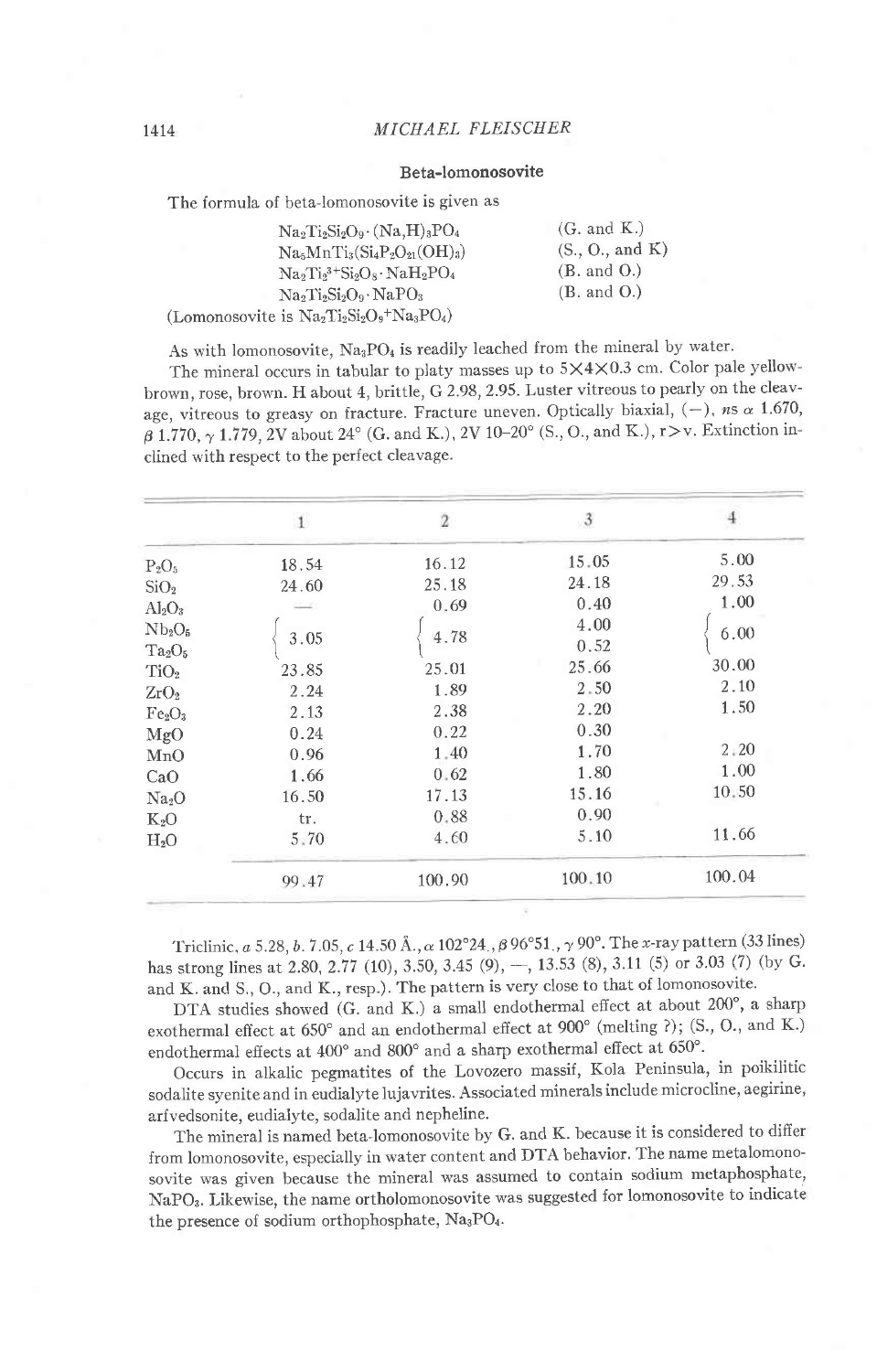## NEW MINERAL NAMES 1415

DrscussroN.-Bonshtedt-Kupletskaya objects to the name metalomonosovite because the meta- prefix has been used most often to indicate a partially dehydrated phase, whereas metalomonosovite contains more water than lomonosovite. I agree. She also objects to the name ortholomonosovite as a bad name for a triclinic mineral. I agree; the name is unnecessary as well as objectionable.

#### Metamurmanite

Analysis 4 above is of a weathering product of beta-lomonosovite, which occurs in platy yellowish-gray and violet-gray masses. Biaxial,  $n_s \propto 1.670$ ,  $\gamma$  1.730, 2V about 30°. The DTA curve shows endothermal breaks at  $100^\circ$ ,  $200^\circ$ ,  $400^\circ$  (small), and  $800^\circ$ . The *x*-ray pattern is close to that of beta lomonosovite but contains fewer lines of lesser intensity The analysis is interpreted as that of a member of the lomonosovite-murmanite group from which NaPO<sub>3</sub> has been leached.

DISCUSSION -I agree with Bonshtedt-Kupletskaya that this partially decomposed member of a poorly understood group should not be named.

#### Rijkeboerite

A. H. VAN DER VEEN. A study of pyrochlore. Verhandel. Kon. Nederlands Geol. Mijnbouwkundig Genootschap, Geol. Ser.,  $22$ ,  $1-188$  (1963).

Chemical and  $x$ -ray fluorescence analysis gave BaO 4.85, SrO 0.09, CaO 0.47, PbO 0.90,  $Ce<sub>2</sub>O<sub>3</sub> 0.45, ThO<sub>2</sub> 0.19, U<sub>3</sub>O<sub>8</sub> 1.68, Sb<sub>2</sub>O<sub>8</sub> 0.007, Bi<sub>2</sub>O<sub>3</sub> 0.03, Tl<sub>2</sub>O 1.56, Na<sub>2</sub>O<0.5, MnO 0.09,$ FeO (total Fe) 0.93, MgO < 0.1, Ta<sub>2</sub>O<sub>5</sub> 71.59, Nb<sub>2</sub>O<sub>5</sub> 5.87, TiO<sub>2</sub> 1.21, ZrO<sub>2</sub> < 0.1, SnO<sub>2</sub> 2.05, Al<sub>2</sub>O<sub>3</sub> 0.42, Li<sub>2</sub>O < 0.1, As<sub>2</sub>O<sub>3</sub> 0.12, CuO 0.06, H<sub>2</sub>O<sup>+</sup> (ign. loss) 6.9, SiO<sub>2</sub> 1.2, Ag<sub>2</sub>O 0.008, sum 100.675%. After deducting  $3.68\%$  microlite, 0.26 tantalite, 0.12% cassiterite, quartz and feldspar, this corresponds to  $A_{0.35}$   $B_2O_{5.32}$  (H<sub>2</sub>O)<sub>2</sub>, where A=Ba (predominant), Fe, U, etc.,  $B=Ta$  (predominant), Nb, Ti, Sn. The mineral is therefore a barium microlite, the analogue of pandaite (barium pyrochlore, with  $Nb$ ) Ta, see Am, Mineral. 44, 1324 (1959)) and with a large deficiency in the A group. The Tl reported is considered to have been adsorbed during separation using Clerici solution.

G 5.68-5.80, av. 5.71, calculated 5.60. Reflectivity in air 12.8-13.6, av. 13.2. Vickers hardness 485-498, av. 491 (=about  $4\frac{1}{2}$ -5). Heated material gives the x-ray pattern of BaTa<sub>4</sub>O<sub>11</sub>. Indexed x-ray powder data are given, the strongest lines are 3.034 (100) (222), 6.04 (80) (111), 3.18 (65) (311), 2.631 (60) (400), 1.865 (60) (440).  $a=10.570\pm0.0005$  Å.

The mineral was concentrated from alluvials (cassiterite rich) from a pegmatite at Chi-Chico, São João del Rei, Minas Gerais, Brazil.

The name is for A. Rijkeboer, chief of analytical department, N. V. Hollandse Metallurgische Industrie Billiton, Arnhem, Netherlands, which made the analysis.

H. W. V. WILLEMS

#### Vanuralite

GEORGES BRANCHE, PIERRE BARIAND, FRANCIS CHANTRET, ROBERT POUGET AND ALEX-ANDRE RIMSKY, La vanuralite, nouveau minéral uranifère. Acad. sci. (France), Comptes rendus, 256, 5374-5376 (1963)

Analyses gave UO<sub>3</sub> 59.63, 58.45; V<sub>2</sub>O<sub>5</sub> 18.61, 18.06; Al<sub>2</sub>O<sub>3</sub> 5.30, 5.12; H<sub>2</sub>O 16.20, 17.00; sum 99.74, 98.63%, corresponding to  $A_{12}O_3.2V_2O_6.4UO_3.17H_2O$  or  $(UO_2)_2A1(VO_4)_2$ (OH)  $8H_2O$ . A loss of weight curve shows a loss of about 10% to 250°, about 3.5% additional to 400° and about 2.5% from 400-450°. The DTA curve shows a double endothermal peak at about 170' and 220" , another at about 420", and a smaller one about 800' perhaps corresponding to conversion of  $UO_2$  to  $U_3O_8$ . There is an exothermic peak at 550°.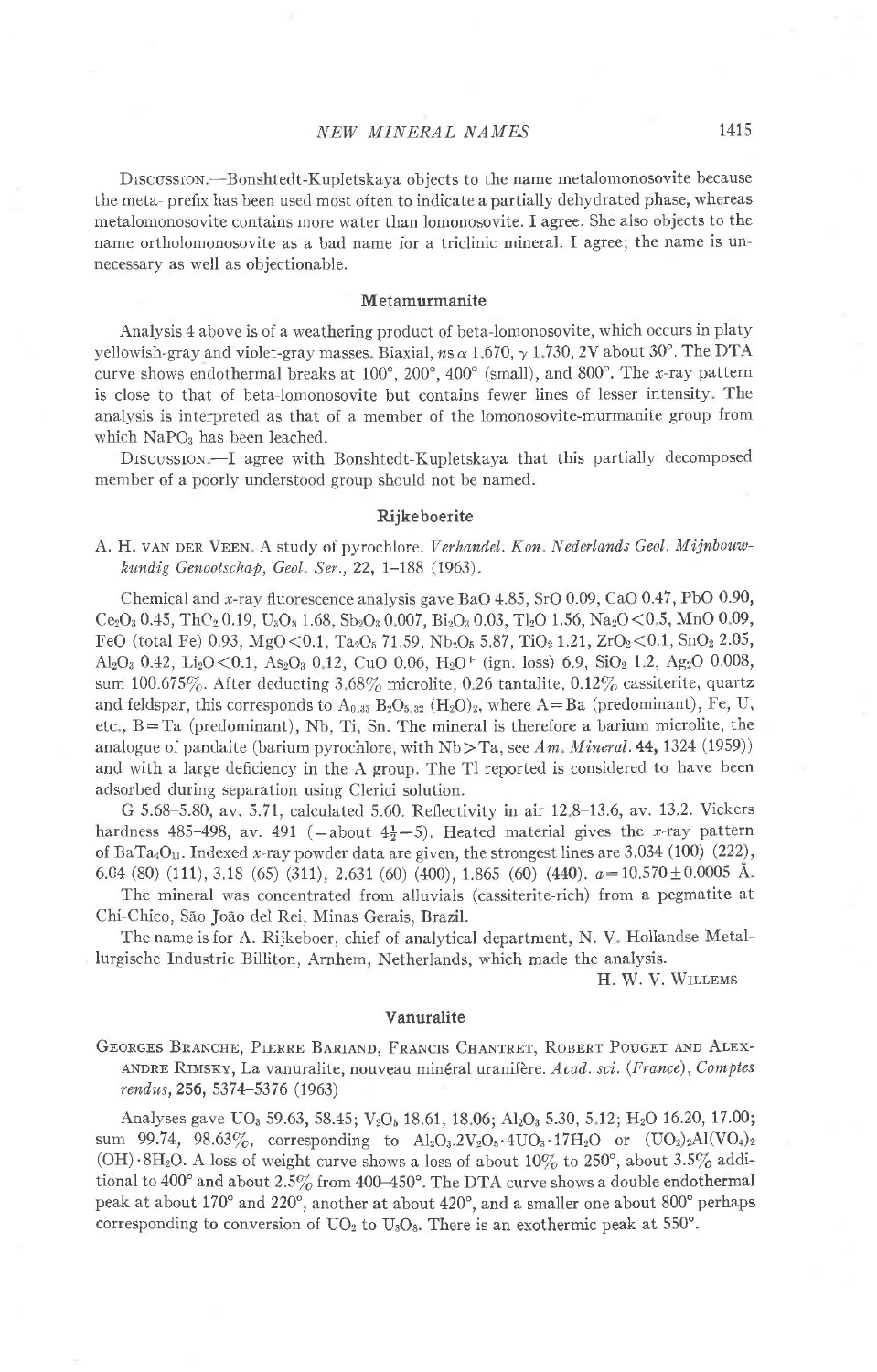## 1416 MICHAEL FLEISCHER

The mineral is monoclinic, in plates on (001). Forms identified are (001) (dominant),  $(101)$ ,  $(101)$ ,  $(111)$ ,  $(111)$  and  $(011)$ . Cleavage  $(001)$ , very easy. Single crystal study space group  $A2/a$ , unit cell a 10.44, b 8.56, c 20.35 Å,  $\beta$  103°; the unit cell contains (UO<sub>2</sub>)<sub>8</sub>  $\text{Al}_4(\text{VO}_4)_8(\text{OH})_4$ . 32H<sub>2</sub>O. X-ray powder data (Co K<sub>α</sub>) are given (10 lines); the strongest lines are 9.96 (90), 5.00 (80), 3.326 (30), 2.679 (25), 2.490 (18).

Vanuralite is citron-yellow. Hardness about 2, G (by hydrostatic suppension) 3.62. Optically biaxial (-), with  $n s \alpha$  1.65,  $\beta$  1.85,  $\gamma$  1.90, 2V measured 44°, calculated 46°, dispersion weak  $r\leq v$ . Orientation  $Z=b$ , X nearly parallel to c, Y nearly parallel to a. Pleochroism strong, X colorless, Y and Z yellow.

The mineral occurs in a supergene deposit at Mounana, Gabon, with plumboan francevillite (predominant), chervetite and brackebuschite.

The name is for the composition.

### **Chervetite**

P. BARIAND, F. CHANTRET, R. POUGET AND A. RIMSKY, Une nouvell espèce minérale: la chervetite, pyrovanadate de plomb  $Pb_2V_2O_7$ . Bull. Soc. Franc. Mineral Crist. 86, 117-120 (1963)

Chemical analysis of the mineral by R. P. gave  $V_2O_5$  33.02, PbO 67.05, sum 100.07%, by electron probe  $V_2O_5$  29.1, PbO 71.6, sum 100.7%, corresponding to Pb<sub>2</sub>V<sub>2</sub>O<sub>7</sub>. Spectrographic and qualitative tests showed no other elements. The mineral gives the same  $x$ -ray pattern as the compound  $Pb_2V_2O_7$  synthesized by adding lead acetate solution to solutions of sodium pyrovanadate at pH 7 or of sodium metavanadate at pH 4.5.

The mineral occurs in nearly colorless crystals from less than a mm to several cm always twinned (100), also as pseudomorphs after francevillite. Prominent faces are (100), (221), (2 $\bar{2}$ 1), (001), also observed 16 others. *X*-ray study shows space group  $P2_{1}/a$ , *a* 13.47 $_0$ ,  $b$  7.32<sub>6</sub>,  $\epsilon$  6.95<sub>6</sub> Å,  $\beta$  107°25', Z=4. An indexed x-ray powder pattern is given (25 lines): the strongest lines are 3.424 (100) (202); 2.976 (53) (410), 3.204 (44) (021), 3.076 (38) (212), 3.570 (32) (211), 4.844 (30) (210). Cleavages (100) and (010) doubtful.

Colorless to gray to brown, streak white, luster adamantine. G 6.30–6.32. H less than 3. Biaxial,  $(-)$ , 2V 65-75°, ns between 2.2 and 2.6, birefringence 0.279  $\pm$ 0.03. Dispersion inclined, weak.

The mineral occurs, associated with francevillite and more rarely with wulfenite in the zone of oxidation of the Mounana uranium mine, Dept. Haut-Ogooue, Republic of Gabon.

The name is for Jean Chervet, French mineralogist.

## Jimboite

T. WATANABE, A. KATO, T. MATSUMOTO AND J. ITO, Jimboite,  $Mn_3(BO_8)_2$ , a new mineral from the Kaso Mine, Tochigi Prefecture, Japan. Proc. Japan. Acad. 39, 170-175 (1963)

Chemical analysis gave  $B_2O_3$  18.6,  $CO_2$  6.1,  $SiO_2$  3.3, MnO 65.3, MgO 3.3, FeO 1.6, CaO 0.5, Al<sub>2</sub>O<sub>3</sub> 0.1, H<sub>2</sub>O 0.1, insol. 1.4, sum 100.3%. After deducting rhodochrosite and tephroite, this corresponds to  $(Mn_{2.67}Mg_{0.23}Fe_{0.06})_{2.96}B_{2.02}O_{6.00}$ , the Mn analogue of kotoite. The mineral is soluble in HCl,  $HNO<sub>3</sub>$  and  $H<sub>2</sub>SO<sub>4</sub>$ .

Weissenberg study on a cleavage piece showed the mineral to be orthorhombic, space group  $D^{12}_{2h}$  or  $C^{10}_{2V}$ , the former being preferred because of the absence of a piezoelectric effect. From the x-ray powder data, the unit cell constants are  $a\,5.640, b\,8.715, c\,4.637,$ Z=2. Material synthesized by heating MnCO<sub>3</sub>, B<sub>2</sub>O<sub>3</sub>, and KHF<sub>2</sub> at 700° C. for 30 minutes gave a 5.672, b 8.744, c 4.661° Å. The strongest lines of the powder pattern are 2.33 (100) (211), 2.77 (90) (121), 4.09 (70) (011), 1.580 (70) (330), 3.59 (60) (101), 2.59 (50) (130), 1.7e1 (so) (202).

Jimboite is light purplish brown with vitreous luster. H  $5\frac{1}{2}$  G 3.98 (meas. pycnometer),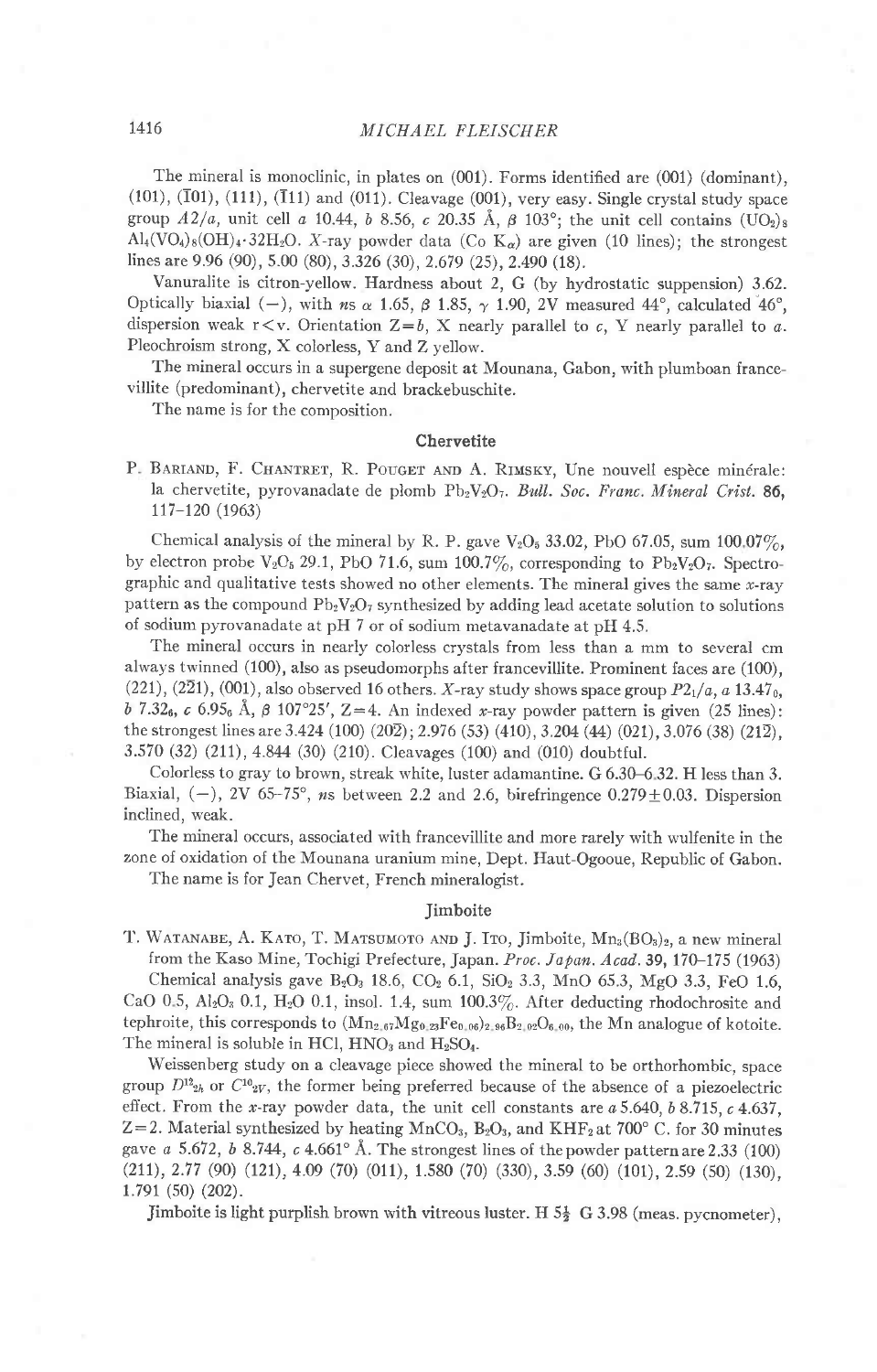4.09 (calc. from x-ray). Cleavage  $\{110\}$  perfect, parting  $\{101\}$ . Twin plane and composition plane  $\{101\}$ ; glide-twinning is sometimes observed. Under the microscope nearly colorless. Optically biaxial, (+), ns  $\alpha$  1.792,  $\beta$  1.794,  $\gamma$  1.821, 2V 35°, r>v, Y=b, X=a, optical plane parallel to  $\{010\}$ .

The mineral occurs in banded carbonate ores of the 18th level of the Kaso Mine, Kanuma city, Tochigi Prefecture, Japan, associated with rhodochrosite, galaxite, jacobsite, tephroite, alabandite, galena, pyrrhotite and chalcopyrite. It was probably formed by metasomatic reaction of  $B_2O_3$  with rhodochrosite.

The name is for the late Professor Kotora Jimbo, founder of the Mineralogical Institute University of Tokyo.

## KENZO YAGI

## Iranite

P. BARIAND AND P. HERPIN, Une nouvell espèce minérale: l'iranite chromate hydraté de plomb. Bull. Soc. Franc. Mineral. Crist. 86, 133-135 (1963)

Analysis by microprobe gave PbO 66.2, CrO<sub>3</sub> 28.8, H<sub>2</sub>O (by difference) 5, sum  $100\%$ ; corresponding to  $PbCrO<sub>4</sub>·H<sub>2</sub>O$ . Spectrographic and microchemical tests showed no other elements and no  $CO_2$  or  $H_2O$  was found. The mineral is soluble in warm  $Na_2CO_8$  solution.

Crystals are less than 0.5 mm long. Goniometric data are given, leading to  $a:b:c$ =1.08:1:1.06,  $\alpha$  105°,  $\beta$  66°,  $\gamma$  109°. Forms observed are (T00), (010), (011) (most prominent), and (T0T), (00T), (102). Weissenberg photographs show the mineral to be triclinic. with a  $10.02 \pm 0.02$ , b  $9.54 \pm 0.02$ , c  $9.89 \pm 0.02$  Å,  $\alpha$   $104^{\circ}30'$ ,  $\beta$  66°,  $\gamma$  108°30', a:b:c  $=1.05:1:1.04$ ,  $Z=8$ . G calc. $=5.8$ . Indexed x-ray powder data are given (28 lines); the strongest are 3.60 (10), 3.49 (10), 3.28 (10), 3.18 (10), 3.08 (10), 4.84 (8), 4.42 (8), 3.44 (8), 3.3e (8).

Optically biaxial, sign not given, 2V very large. One index of refraction was approximately 2.25-2.30, another 2.40-2.50. Extinction  $5^{\circ}$  to the elongation. Pleochroism on (100) brownish-orange along the elongation, yellow-orange perpendicular to the elongation.

'Ihe mineral is saffron-yellow, luster vitreous. It occurs in very small amount at the ancient Sebarz Mine, northeast of Anarak, central Iran. It is associated with dioptase, fornacite and another lead chromate.

The name is for the country

#### Wodginite

E. H. NICKEL, J. F. ROWLAND AND R. C. McADAM, Wodginite-a new tin-manganese tantalate from Wodgina, Australia, and Bernic Lake, Manitoba. Canad. Mineral. 7, 390-402 1963\

The mineral from Manitoba occurs as small, black grains varying from less than one millimeter to about ten millimeters in diameter. Some of the grains are sphenoidal and others are irregular. The grains contain numerous inclusions of feldspar and/or mica. The wodginite occurs in a complex zoned pegmatite. It is found in coarse, partially sericitized perthitic microcline and in fine-grained bluish-white apiitic albite. The following additional minerals have been found in the pegrnatite: quartz, lithium micas, spodumene, pollucite, amblygonite, beryl, lithiophilite, apatite, tourmaline, rhodochrosite, tantalite, tapiolite, cassiterite and microlite. The Australian wodginite, originally described as ixiolite by Simpson in 1909 (Australian Assoc. Adv. Sci. 12, 310–315), proved to be identical with the Bernic Lake material. Simpson's mineral occurs as roughly tabular grains, some of which form partially radiating groups It is found in a matrix of granular albite, quartz and muscovite.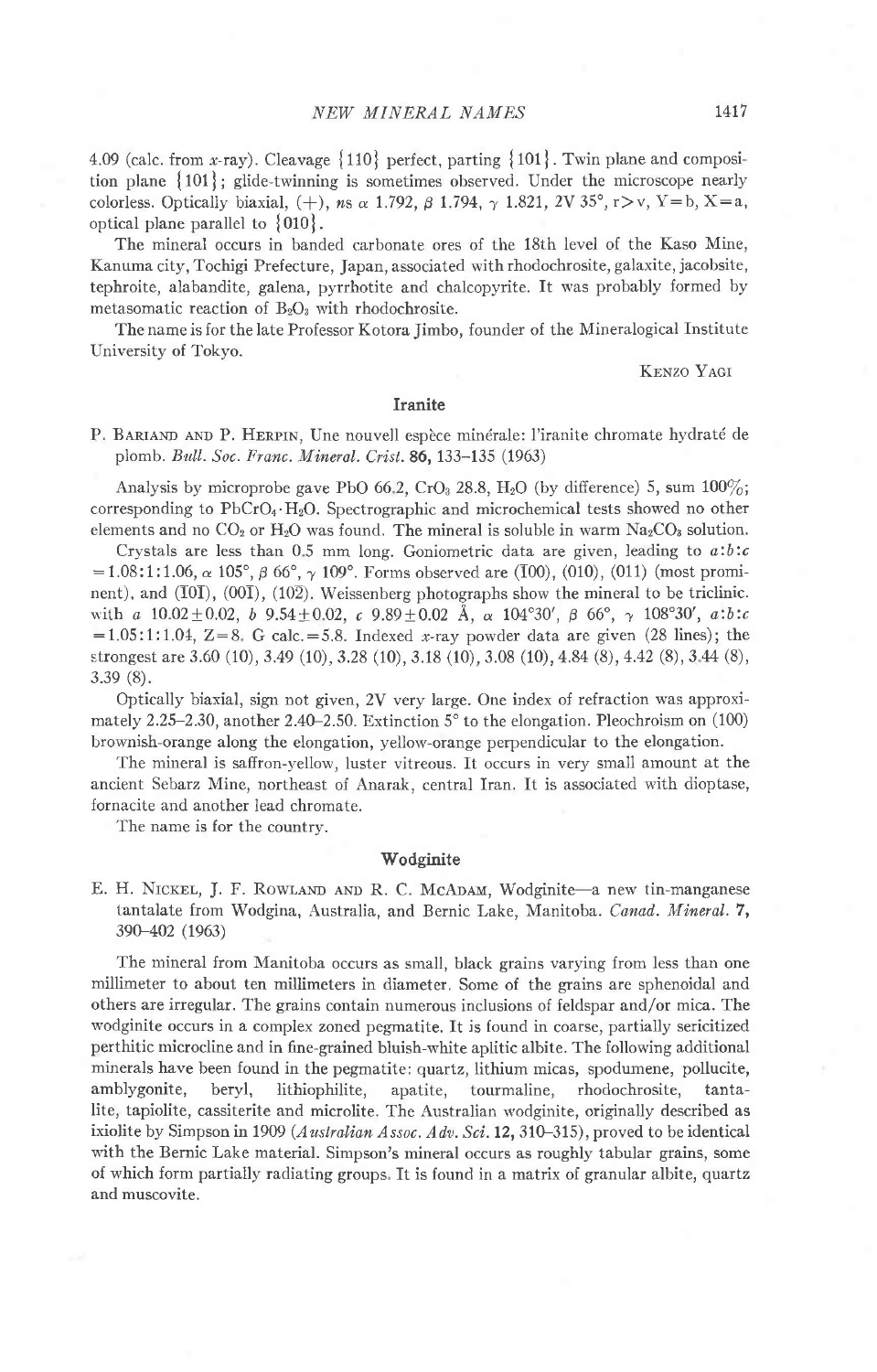Wodginite from both localities varies from reddish brown through dark brown to almost black. Small splinters are translucent in transmitted light and have a color range from light yellow to reddish brown. In polished section, wodginite is very similar to columbitetantalite. The specific gravity of the Wodgina mineral was reported as 7.36 by Simpson. The Bernic Lake wodginite has a specific gravity of 7.19 (by pycnometer on concentrate prepared for analysis).

Chemical analysis of an unspecified amount of the Bernic Lake wodginite (R. C. Mc-Adam, analyst) gave: Ta<sub>2</sub>O<sub>5</sub> 70.05, Nb<sub>2</sub>O<sub>5</sub> 1.35, SnO<sub>2</sub> 13.20, MnO 9.04, FeO 1.87, TiO<sub>2</sub> 2.39 and  $SiO<sub>2</sub> 0.60$ ; total 98.50%. The silica is probably due to admixed muscovite. The low summation is considered to be a result of the fact that certain constituents could not be determined and the possibility that some of the cations might be present in a higher oxidation state. The analysis of the Wodgina mineral as given by Simpson is:  $Ta_2O_5$  70.49, Nb<sub>2</sub>O<sub>5</sub> 7.63, SnO<sub>2</sub> 8.92, MnO 10.87, FeO 1.34, CaO 0.42, MgO 0.37, loss on ignition 0.18; total  $100.22\%$ . Calculated specific gravities are: Wodgina 7.69 and Bernic Lake 7.81. These are significantly higher than the measured values and may reflect a higher oxidation state for some of the cations (Mn and Fe).

Single crystal data from a cleavage fragment of the Wodgina mineral showed that wodginite is monoclinic with a space group of  $C_2/c$  or Cc. Unit cell parameters are:  $a=9.52$ ,  $b=11.46$ ,  $c=5.11\text{\AA}$ ;  $\beta=91^{\circ}15'$ ; cell volume=557.4  $\text{\AA}^3$ . Similar data calculated from the powder data are recorded for the Bernic Lake material. The cell parameters of wodginite (W) are related to those of the columbite-tantalite series (CT) as follows:  $a_W = 2/3b_{CT}$ ,  $bw \equiv 2a_{\text{CT}}$ ,  $c_W \equiv c_{\text{CT}}$ , and  $\beta_W \equiv \beta_{\text{CT}}$ . Thus, the cell volume of wodginite is 4/3 that of columbitetantalite. The wodginite analyses were recalculated to atomic proportions for a cell containing 32 oxygens  $(4/3)$  of the oxygens in the columbite-tantalite cell). The resulting formulae are: Wodgina, (Ta, Nb, Sn, Mn, Fe) $_{15.78}$ O<sub>32</sub>; Bernic Lake, (Ta, Nb, Sn, Mn, Fe, Ti) $_{15.85}$ O<sub>32</sub>. Tin is not considered an essential constituent of wodginite. A tin-free synthetic phase and a "manganotantalite"  $(0.30\% SnO<sub>2</sub>)$  from the Benson Mine, Southern Rhodesia both give wodginite-type powder patterns.

Strongest lines (in  $\AA$ ) in the indexed powder pattern for the Wodgina material (Fefiltered, Co radiation) are:  $3.00 (100)$ ,  $3.67 (70)$ ,  $2.95 (70)$ ,  $2.50 (29)$ ,  $1.774 (27)$ ,  $2.87 (25)$ , and 2.55 (21). The powder patterns are very similar to those of the columbite-tantalite series. The most obvious difference is the strong doublet at  $2.95-3.00 \text{ Å}$  for wodginite instead of a strong single line for columbite-tantalite.

The name is for the Australian locality.

DISCUSSION.-As the authors state, it will be interesting to see how many columbite and tantalite specimens are really wodginite.

J. A. MANDARINO

#### Unnamed (sodium fluoride-phosphate)

M. D. DORFMAN, Mineralogy of pegmatites in the zone of weathering in ijolite-urtites of Yukspor Mt., Khibina Massif. Akad. Nauk SSSR, Kol'sk Filial 1962, 74-75 (in Russian).

The mineral occurs as colorless clear grains cementing villiaumite (NaF) in veinlets 1-15 mm in coarse-grained microcline-aegirine-nepheline pegmatite. Luster vitleous. H 2-2.5, isotropic with  $n \neq 1.460$ , fracture conchoidal to uneven. Very soluble in water and replaced by white powdery sodium carbonate.

Spectrographic analysis showed Na, P- very strong; Ca medium; Si, Fe, Al, Sr—weak; Mn, Ti, Cu-faint. Semiquantitative chemical determinations by E. I. Uspenskaya showed  $P_2O_5 > 10\%$ , F not less than  $4\%$ .

An *x*-ray powder pattern is given (22 lines), of which 12 are close to lines given for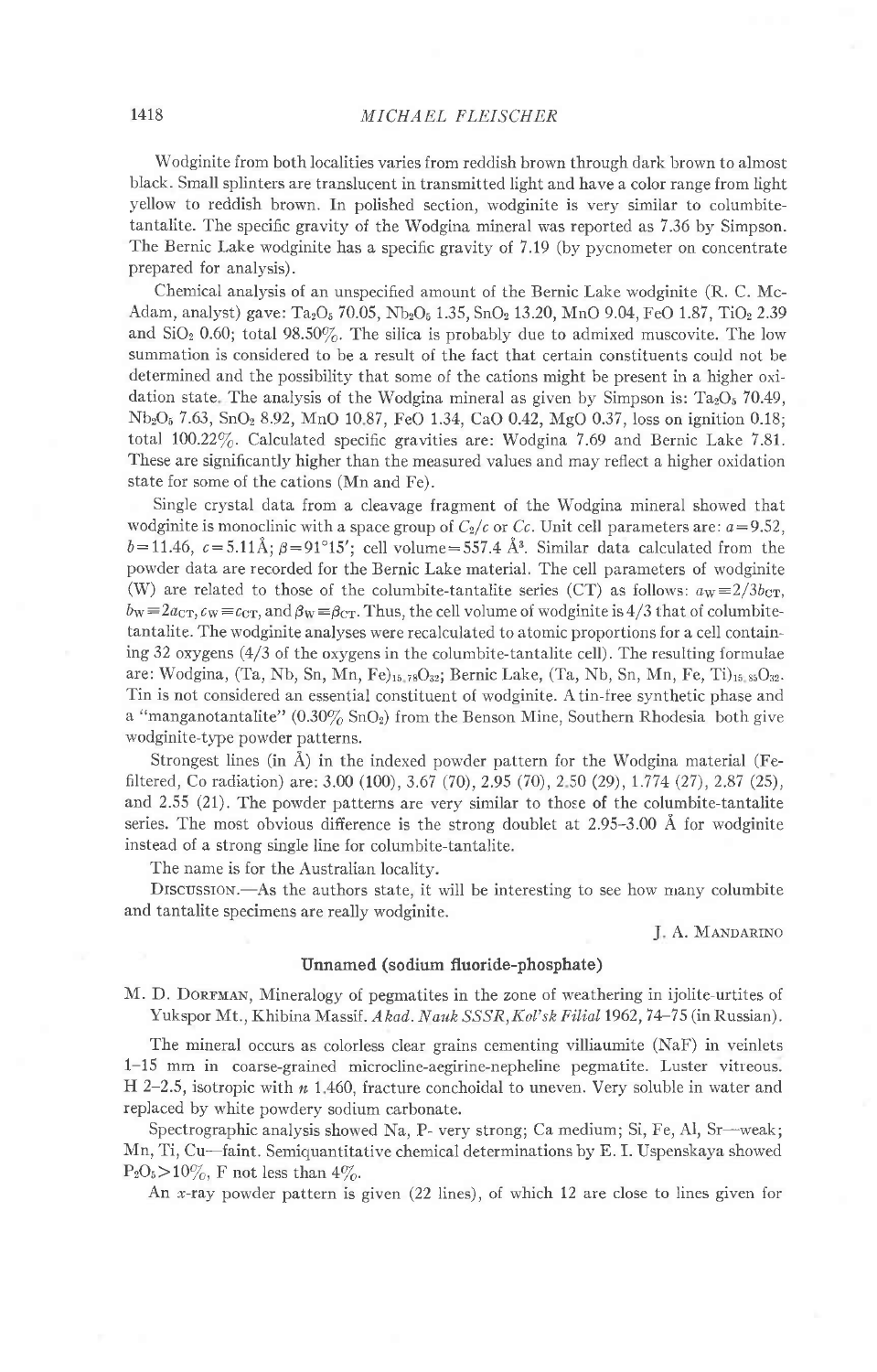$Na_2CO_3$ . The strongest remaining lines are 4.98 (10), 4.01 (10), 2.45 (9), 3.09 (9), 3.76 (7), 8.16 (s),6.28 (s).

#### Unnamed Minerals from Meteorites

PAUL RAMDOHR, The opaque minerals in stony meteorites. Jour. Geophys. Ressearch 68, 2011-2036 (1963)

The following are briefly mentioned:

(Ni, Fe)<sub>z</sub>Si<sub>y</sub>, Believed to contain some P. Isotropic, resembles kamacite, but its reflectivity is slightly lower. Extremely brittle. Perfect octahedral cleavage.

A new Fe C-S mineral- Extremely low hardness, considerably less than that of graphite. Found only in carbonaceous chondrites. Properties variable. Reflectivity less than that of vallerite.  $E>0$ .

A new Fe-Mg-Mn-Ca sulfide. Similar to oldhamite, but has much higher reflectivity and is much less readily attacked by water. Cleavage cubic, perfect.

Eleven other apparently new minerals are listed and optical data are given, but no chemistry.

#### Wurtzite-9R, Wurtzite-I2R, Wurtzite-2lR

SIEGERIED HAUSSÜHL AND GERMAN MULLER, Neues Zn-S-Polytypen (9R, 12R, und 21R) in mesozoischen Sedimenten NW-Deutschlands. Beitr. Minerol. Petrog.9,28-39 (1963).

Sphalerite and 7 wurtzite polytypes (3 new) are described. This brings the number of wurtzite polytypes to nine.

#### Molybdenite-3R

R. J. TRAILL. A rhombohedral polytype of molybdenite, Canad. Mineral., 7, 524-526  $(1963)$ .

Rhombohedral molybdenite (3R) has been found in quartz-feldspar porphyry at the Con Mine, Yellowknife, District of Mackenzie, Northwest Territories, Canada.

The  $x$ -ray powder pattern of rhombohedral molybdenite has distinct differences from that of the normal (2H) mineral. The main difierences are the absence of the (1012) reflection and the presence of strong doublets at the normal positions of the (10T3) and (10T5) reflections. These same difierences have been noted for synthetic rhombohedral molybdenite. The natural material has space group  $R3m$ ,  $a=3.16$  and  $c=18.33$  Å.

J. A. MANDARINO

# NEW DATA

#### Denningite

J. A. MANDARINO, S. J. WILLIAMS AND R. S. MITCHELL, Denningite, a new tellurite mineral from Moctezuma, Sonora, Mexico, Canad. Mineral. 7, 443-452 (1963).

A preliminary description was abstracted in Am. Mineral. 47, 1484 (1962). The following additional data are given. Cleavage  $\{001\}$  perfect, fracture conchoidal. Darkens and fuses easily in a flame, fuses quietly to a brown material in the closed tube, to a reddish-brown material in the open tube. Dissolves easily in cold HCl, giving a yellow solution. Insoluble in hot or cold  $HNO<sub>3</sub>$ , slightly soluble in  $H<sub>2</sub>SO<sub>4</sub>$  with separation of white milky material.

## Lodochnikite, Absite, Thorutite

M. M. PoviLAITIS, On the new mineral lodochnikite, absite, and thorutite. Zapiski Vses. Mineralog. Obshch. 92, 113-123 (1963).

This is a review of the physical and chemicai properties of the brannerite group, with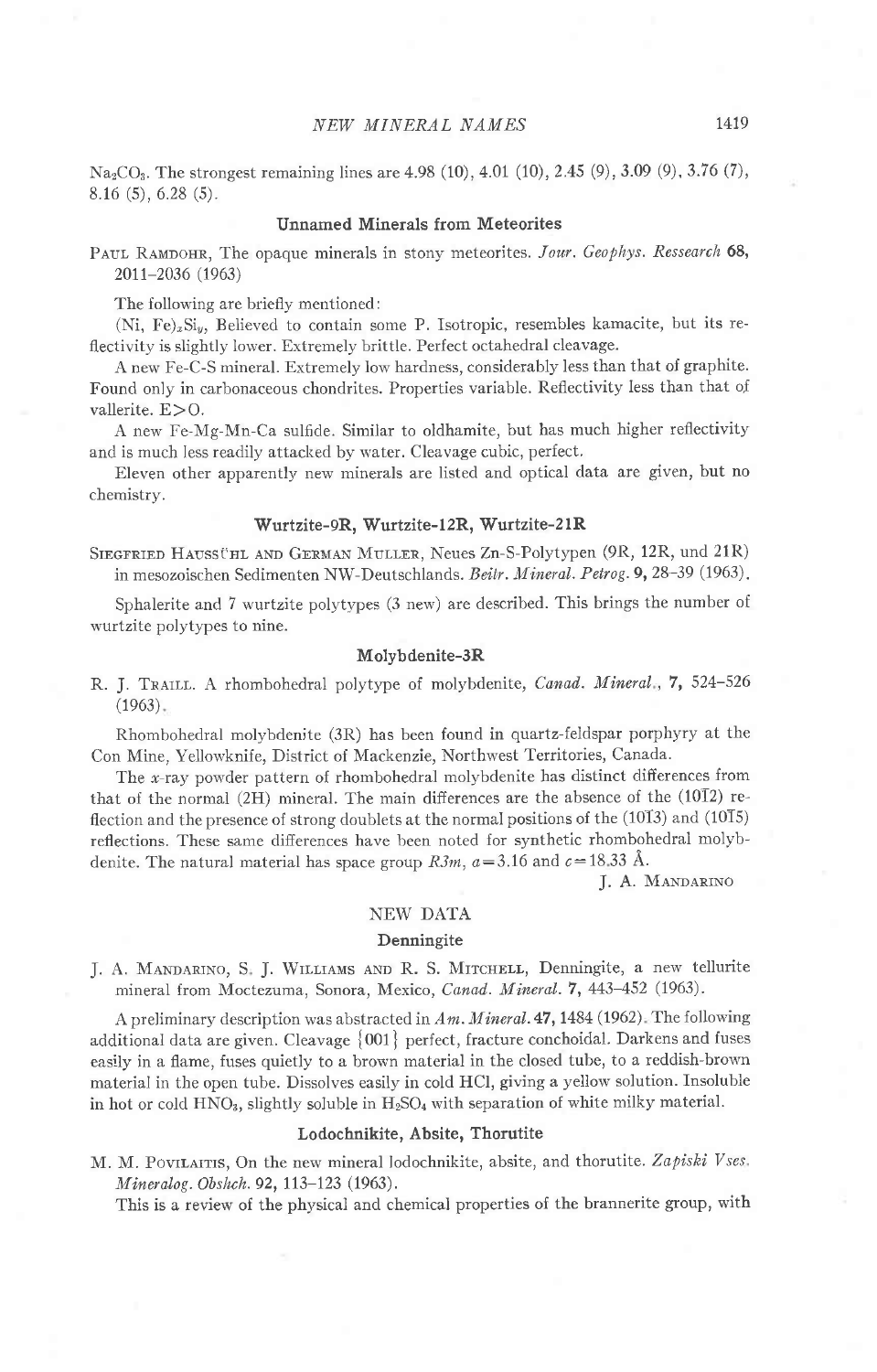recalculation of 24 chemical analyses. It is considered that brannerite (ideally  $UTi<sub>2</sub>O<sub>6</sub>$ ) and thorutite (see Am. Mineral. 43, 1007 (1958)) (ideally ThTi<sub>2</sub>O<sub>6</sub>) form a complete series of solid solutions. (The analyses show a gap from  $Th_{0.21}$  to Th<sub>0.87</sub> M.F.). Lodochnikite (see Am. Mineral. 43, 380 and 1007 (1958)) and absite (see Am. Mineral. 41, 166 (1956)) are brannerite.

#### Lombaardite  $( =$  Allanite?)

HENRICH NEUMANN AND BORGHILD NILSSEN, Lombaardite, a rare earth silicate, identical with, or very closely related to allanite. Norsk. Geol. Tidsskrift 42, 277-286 (1962).

Lombaardite was described from the Transvaal (see  $Am.$  Mineral, 36, 381 (1951) as  $Ca_{10}(Fe, Mg)_{5}Al_{27}Si_{18}O_{89}(OH)_{6}$ . It has now been bound in pegmatite at Åskagen, Viirmland, Sweden, associated with thalenite. Analysis by B. Bruun (a little calcite and feldspar present) gave SiO<sub>2</sub> 32.35, TiO<sub>2</sub> 0.02, Al<sub>2</sub>O<sub>3</sub> 19.69, Fe<sub>2</sub>O<sub>3</sub> 2.60, FeO 8.60, MgO 0.47, MnO 0.72, CaO 9.44, rare earths 22.16, Na<sub>2</sub>O 0.11, K<sub>2</sub>O 0.47, H<sub>2</sub>O<sup>+</sup> 2.37, H<sub>2</sub>O<sup>-</sup> 0.31, F 0.22, CO<sub>2</sub> 0.63, sum 100.14 – (0.09) = 100.05%. X-ray spectrographic analysis of the rare earths gave Ce<sub>2</sub>O<sub>3</sub> 4.8, Pr<sub>2</sub>O<sub>3</sub> 3.1, Nd<sub>2</sub>O<sub>3</sub> 25.9, Sm<sub>2</sub>O<sub>3</sub> 18.6, Gd<sub>2</sub>O<sub>3</sub> 12.7, Tb<sub>2</sub>O<sub>3</sub> 1.5, Dy<sub>2</sub>O<sub>3</sub> 6.5, Er<sub>2</sub>O<sub>3</sub> 1.3, Yb<sub>2</sub>O<sub>3</sub> 1.8, Y<sub>2</sub>O<sub>3</sub> 24.5, sum 100.7%. A dehydration curve shows that 1.2% H<sub>2</sub>O is lost below  $460^\circ$ .

The analysis of the Askagen material differs from that of the type material mainly in the rare earths (not reported in the Transvaal material), the much lower  $Al_2O_3$  (19.96 vs. 35.85), and lower CaO (9.44 zrs. 15.36%) . Spectrographic analysis of the Transvaal material (on 13 mg) showed  $10-15\%$  rare earths.

The two samples gave identical  $x$ -ray powder patterns which are very similar to that of epidote, and the analysis gives the formula (RE, Ca)<sub>11</sub>(Fe, Mg, Mn)<sub>5</sub>(Al, Fe)<sub>14</sub>Si<sub>18</sub>O<sub>72</sub>  $(OH)$ <sub>6</sub>. It seems probable that lombaardite is an allanite, but the type material needs to be studied further.

### Classification of the pyrochlore group

A. H. VAN DER VEEN. A study of pyrochlore: Verhandel. Kon. Nederlands Geol. Mijnbouw $kundig Genootschap. Geol. Ser. 22, 1-188 (1963).$ 

A new classification is proposed, based on new data and a compilation of 107 analyses. The general formula of the group is  $\text{AyB}_2X_{7-x}$ , where  $0 < y < 2$ , and  $0 < z < 1$  (perhaps < 2). According to the predominant B ion, the 3 groups recognized are microlite (Ta), pyrochlore (Nb), titanopyrochlore (Ti). The following species are recognized (predominant A group element given): Ta; microlite (Na+Ca), tantalobetafite (>15% U), tantalo-obruchevite (Y), rijkeboerite (Ba), plumboan microlite (Pb); Nb; pyrochlore (Na+Ca), betafite  $(>15\%$  U), obruchevite (Y), pandiate (Ba); Ti; titanopyrochlore (Na+Ca), titanobetafite  $(>15\%$  U), titanoobruchevite (Ti). A long list of names considered superfluous is given; most of these had been previously noted by others as synonyms.

H. W. V. WILLEMS

### Ilydrohausmannite (a mixture?)

W. FEITKNECHT, P. BRUNNER AND H. R. Oswald, Über den Einfluss der Feuchtigkeit auf die Oxydation von Manganhydroxid durch molecularen Sauerstoff. Zeit. anorg. allgem. Chem. 316, 154-160 (1962)

Hydrohausmannite was first made by Feitknecht and Marti, Helv. Chim. Acta, 28, 129 (1945); the name was applied to natural material by Frondel, Am. Mineral. 38, 761-769  $(1953)$ . Both the synthetic and natural material were hydrated and gave x-ray patterns close to that of hausmannite but with an extra very strong line at 4.65 A.

Feitknecht and co-workers have now re-studied the oxidation of  $\text{Mn}(\text{OH})_2$  and find